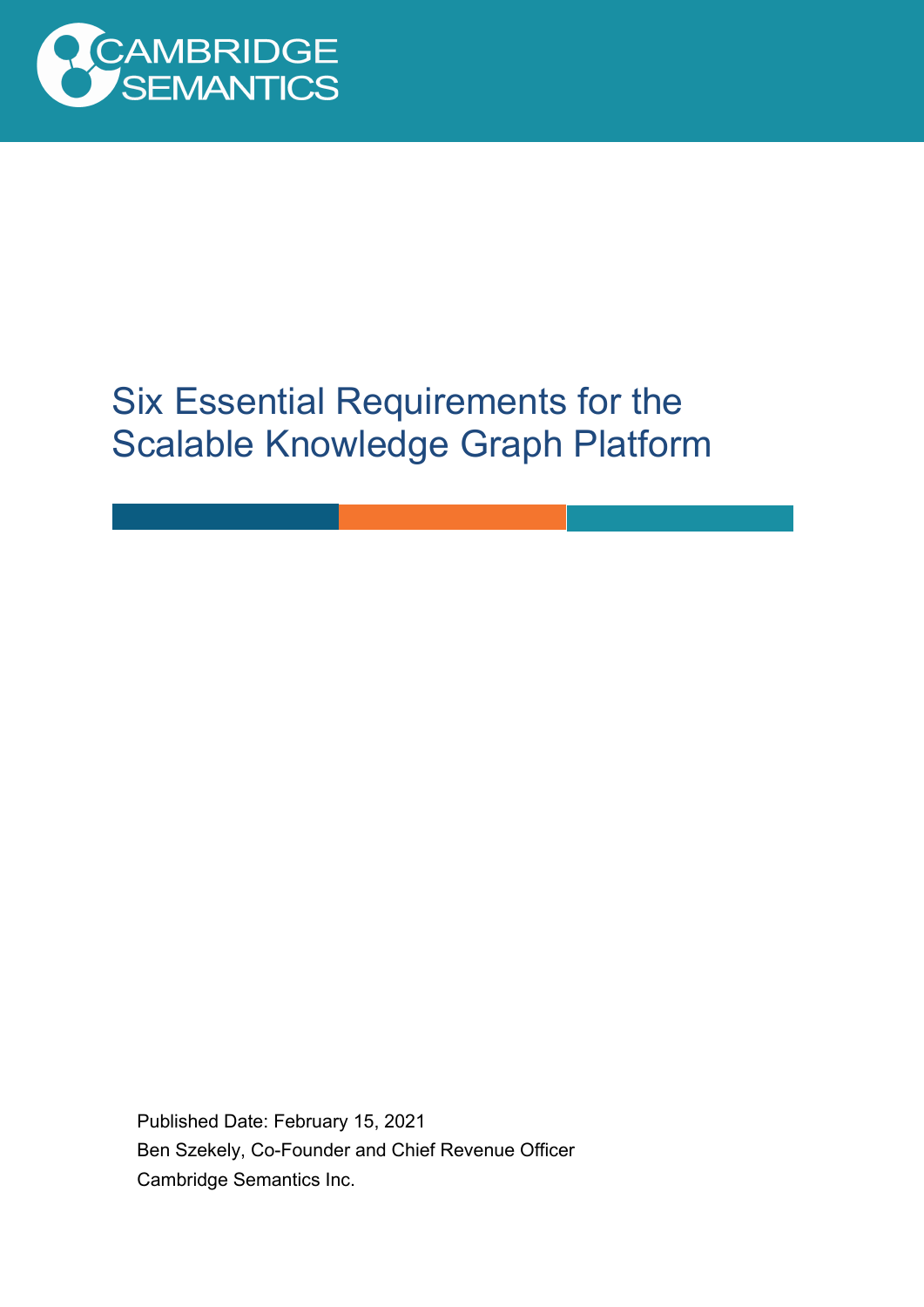#### Introduction

As a concept, framework, and instrument of production, the knowledge graph phenomenon has become more pervasive throughout the data ecosystem than ever before. Its mounting influence is reflected in enterprise-scale deployments of the most ubiquitous technology companies in existence (including Google, Facebook, and LinkedIn) and the enterprise data strategies of the Fortune 1000, aligning to and influencing the foremost trends impacting the analyst community.

The Gartner Group hails knowledge graphs as a reasonable means of preparing data for machine learning and Artificial Intelligence, as well as an expression of AI itself via graph techniques. It recently announced knowledge graph technology had reached the peak of AI expectations. At the same time, Forrester Research tacitly sanctioned this development by introducing a new recurring vendor report exclusively dedicated to graph data platforms.

Consequently, we see an almost endless array of graph vendors, use cases, and variations of knowledge graphs emerging in the marketplace, each claiming to be authentic representations of this valued approach for integrating data and leveraging advanced analytics. With conflicting definitions abounding, it is essential to disambiguate them to understand what is actually required for enterpriselevel deployments. To motivate the discussion, consider our working definition of a knowledge graph:

*A Knowledge Graph is a connected graph of data and associated metadata applied to model, integrate and access an organization's information assets. The knowledge graph represents real-world entities, facts, concepts, and events as well as all the relationships between them yielding a more accurate and more comprehensive representation of an organization's data.*

The *knowledge graph platform* makes the knowledge graph itself the way to access, integrate and analyze the data either directly by end-users or as a feed to operational AI and analytics applications.

Thus, scale represents the primary point of distinction. The success of knowledge graphs has advanced beyond the point in which small applications alone are useful. Today's knowledge graph deployments often underlie strategic initiatives such as Data Fabrics and support advanced analytics use cases both comprising up to and beyond:

- **Hundreds to thousands** of data sources.
- **Hundreds** of use cases.
- **Hundreds of billions** of RDF triples (encompassing nodes and edges) across the graph.
- **Dozens** of users with varying backgrounds building and managing the graph.
- **Thousands** of users analyzing data and accessing data from the graph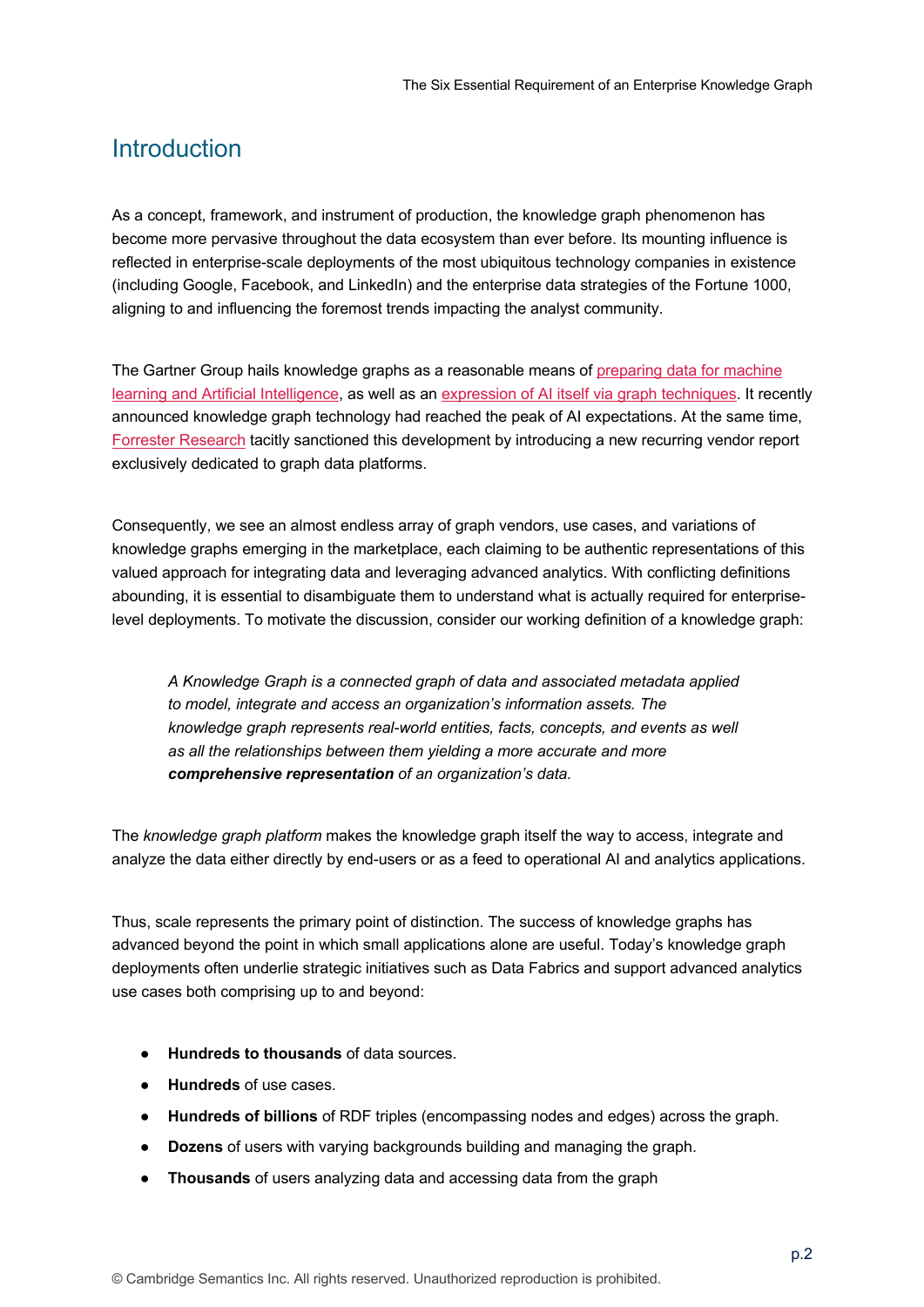Such knowledge graphs require more than just a graph database - the de facto starting place for many first-time innovators in the space. To be practical and successful a complete, scalable knowledge graph platform is needed that addresses the following six requirements:

- **Any Source:** True enterprise knowledge graphs are built and maintained from many sources without compromise and with grace, regardless of the sources' structure variation, format differences, respective data models, or other distinctions at origination.
- **Performant Loading and Efficient Storage:** Enterprise-scale is impossible to achieve without automating—and expediting—loading source data into the graph and providing options for efficient storing of graph data.
- **Flexible Deployments:** Knowledge graphs provide limited utility if enterprises are unable to deploy them wherever they're most advantageous, whether on-premise or in the cloud.
- **Interactive Query at Scale:** Entire knowledge graphs must be traversed interactively to support queries for analytics, data preparation, and data access - leveraging MPP architecture.
- **Easy Interfacing with Open Standards:** Knowledge graphs should use open standards to enable all users and applications (internal and external) to interface with them, regardless of technical capabilities.
- **Granular Security:** Mainstays of security, data governance, and regulatory compliance are essential to scaling knowledge graphs across organizations.

Not all knowledge graph platforms or solutions fulfill these requirements. Some are less expensive than others or take less time to get started. But for addressing the complexity, breadth, and scalability requirements of *leveraging a single investment innumerable times across the enterprise*, knowledge graphs must meet these six requirements for companies to build, manage, and query them for any use case.

## Any Source

The first requirement of platforms meeting the scale of enterprise knowledge graphs is the capacity to flexibly integrate any data source, regardless of variation. This necessity involves easily connecting to sources and fluidly changing those connections—and graphs' underlying data models—for unanticipated questions. Subsequently, users can remodel graphs, integrating structured data with the surplus of unstructured and semi-structured data flooding the enterprise. Scalable graphs also accommodate data of any type, format, or data model, whether internal or external to the enterprise. While many platforms require organizations to recalibrate data models, scalable knowledge graph platforms incorporate existing ones within their own. The model naturally evolves from existing sources so organizations can start with what they have and incrementally add to it as they amass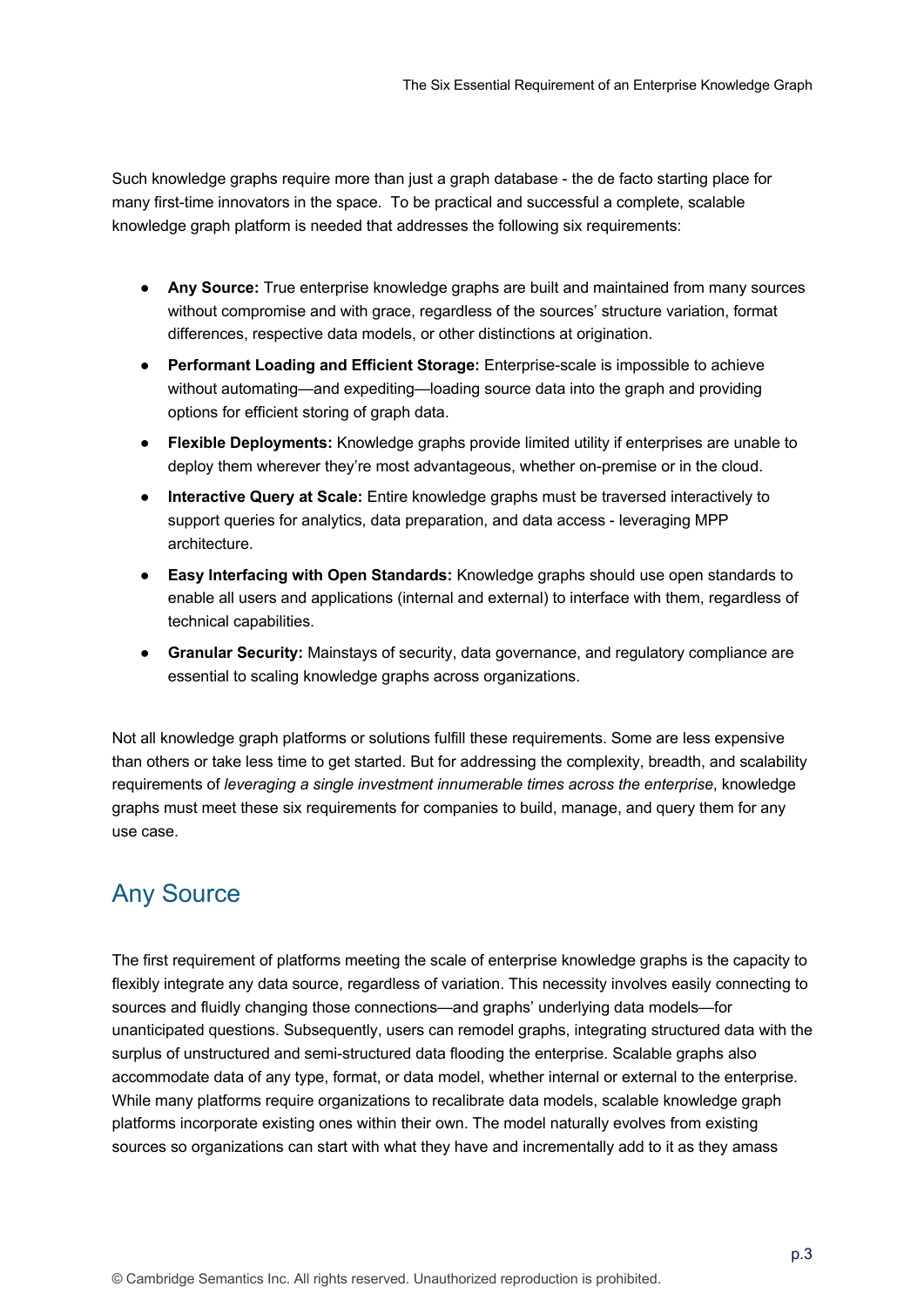more knowledge. In this manner, the scalable knowledge graph platform accommodates the inherent complexity and uncertainty in integrating many data sources together.

This versatility naturally extends to how businesses connect to sources. Some, like external news reports for financial trading, are better left in place and accessed as virtual sources. Others, like data warehouses with sales information, warrant tighter integrations with local data and their metadata catalog. It shouldn't matter if sources are on-premise, in the cloud, or in hybrid clouds. For example, knowledge graphs should support the array of unstructured and structured sources impacting hedge fund opportunities. They should readily incorporate new sources like weather data for ad-hoc questions about meteorological trends impacting real estate without lengthy delays in changing the data model, which frequently happens with other platforms. Veritable enterprise-scale graphs futureproof the enterprise, reducing user risk of adopting them.

#### Performant Loading and Storage

Implicit to the above requirement for source inclusiveness is performant loading and storage of graphs at enterprise scale. Automating loading is vital for expanding graphs across organizations so users can rapidly onboard and connect data for sizable use cases, like clinical trial analytics. In this space, enterprise options automate parallel graph pipelines that create and persist graph data into efficient commodity storage for subsequent in-memory loading or swiftly load desired data directly into memory just-in-time.

With the knowledge graph platform, a metadata-driven catalog is central to managing the lifecycle of the knowledge graph, including transforming any data into a uniform data model. The catalog contains rich metadata descriptions that provide the foundation for metadata-driven graph transformation (ETL or ELT) from any source, like the above sources or other graphs. After transformation, data are harmonized via automated queries specializing in detecting relationships between data for crucial contextualization of any use case. The catalog is fundamental to the toolkit supporting increasing automation of knowledge graph processes and AI and machine learning for data ops, analytics, and model development.

Storage efficiency is pivotal to fulfilling this requirement, too. It is usually a best practice to only store what organizations need; storing entire graphs can increase data ops and storage costs. When assembling huge datasets for clinical trials, for example, the objective is to load fast and only store what is necessary to optimize analytics.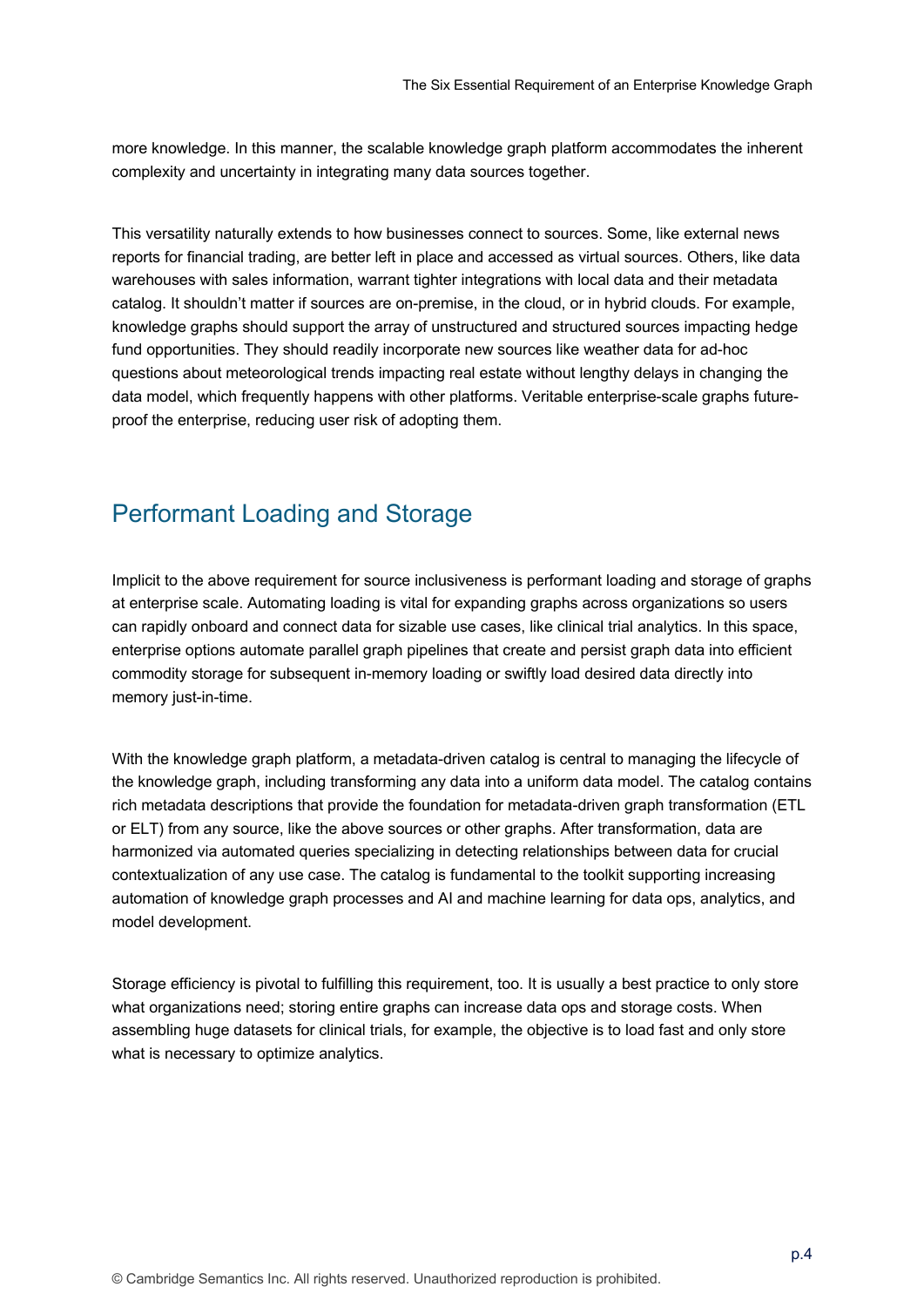## Deployment Versatility

The liberty to deploy knowledge graphs wherever is most beneficial to the business and directly impacts cost. The most affordable operational environments typically do not require additional investments. The scalable knowledge graph platform should give users the flexibility of leveraging commodity VMs on-premises and in any cloud type applying standard deployment mechanisms like Kubernetes. Clouds include on-premise hybrids, public or private options, or public-private hybrids.

Kubernetes' appeal is the ability to dynamically orchestrate the provisioning of massive workloads at scale—like real-time analytics of sales during events like Black Friday or Cyber Monday—then spin them away just as quickly when desired. This approach can also avail organizations of fleeting pricing opportunities in today's multi-cloud reality.

Regardless of their environment, the most cost-effective knowledge graph deployments utilize existing infrastructure. The knowledge graph platform must complement organizations' data platforms, not discard them. For instance, companies operating scalable data lakes in AWS should select a knowledge graph platform that works with or enhances that investment, instead of replacing it.

## Interactive Query at Scale

The capacity to seamlessly query an entire graph in real-time represents the crux of the scalability issue distinguishing enterprise-class knowledge graphs from those supporting limited and finite numbers of use cases, datasets, users, and nodes. The latter will never offer enterprise-scale utility if users are unable to expeditiously traverse them for any use case across or within departments. Low latent query speed universally applies to any number of recurring knowledge graph use cases, particularly the business value derived from analytics. For instance, research and development teams can run interdepartmental analytics across sales, marketing, and customer support units to discern which new features for products and services will be most worthwhile to customers in future iterations.

Real-time queries also enrich the ELT or transformation steps required to efficiently and iteratively load and transform data and make them available at enterprise scale. Query rapidity is crucial to accessing data wherever they are in graphs for data discovery and other purposes. Timely querying considerably helps remodeling data efforts and is table stakes for enterprise knowledge graphs since, unless query speed matches or exceeds the growth of knowledge graphs, they'll never successfully scale to rapidly address new use cases and unanticipated questions.

The most effective approach for facilitating these boons is massively parallelizing (MPP) each query across many cores in a cluster and in-memory techniques, which very few knowledge graph engines can achieve. In particular, the query engine must support OLAP-style queries needed for analytics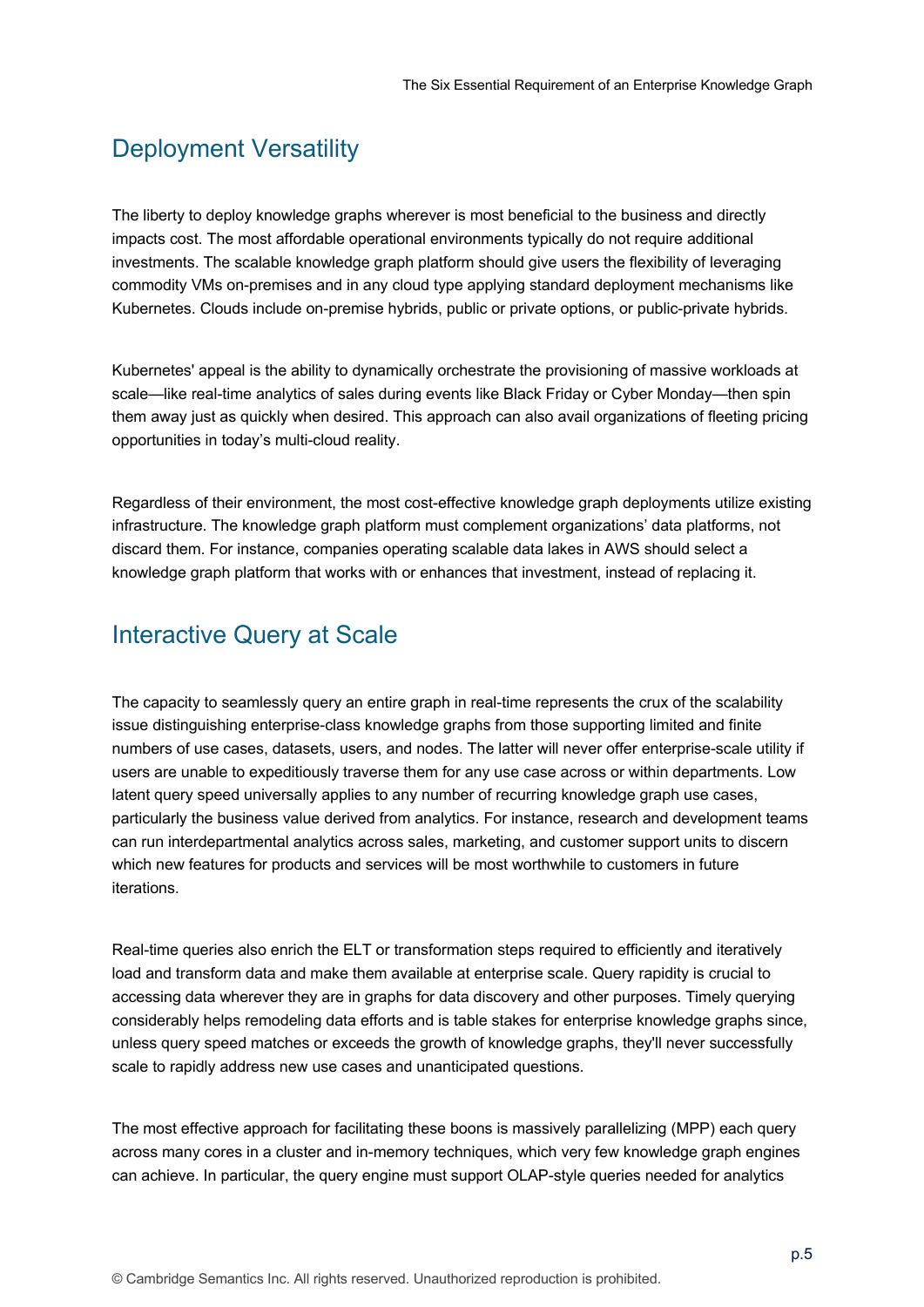and data integration. Some knowledge graph platforms support fast response times for limited varieties of hand-coded queries, most often with OLTP design-points. To achieve data fabric scale integration and analytics, the graph engine must excel at graph algorithms, traversals, data science primitives, and graph algorithms alike - often combined in the same query.

## Easy Interfacing

Ultimately, the merit of any scalable knowledge graph is based on its ease of use and ability to speed and democratize access to business-ready data products across the organization. Non-technical users, developers, internal applications, and external applications should all be able to readily interface with the platform, particularly its functionality and accessibility.

While multiple graph standards are emerging, the most accessible knowledge graphs employ semantics-based standards describing data and relationships in business terms understood across departments. Understanding these graphs' content reduces IT involvement and the need for esoteric coding skills to interact—unlike using other types of platforms. Led by RDF and OWL, these semantic standards are essential for systemic interoperability between graphs, use cases, vocabularies, and even entire organizations (such as subsidiaries, partners, or supply chain networks).

Semantic graphs are designed for collaborating and exchanging data. Throughout the enterprise, users can assemble and employ the same knowledge graph—from just one investment—for individual needs, especially when governance and security concerns addressed in the next requirement are met. Semantic graph's ease of use is enhanced by knowledge graph platforms that support automatic query generation, enabling ad-hoc data exploration for even laypeople. Powered by intuitive, browserbased experiences similar to those of self-service Business Intelligence tools, such experiences are delivered through simple, visual means accessible to any user.

The very same query generation capability should offer REST and ODBC/JDBC endpoints for external applications so users can access the knowledge graph from popular analytics tools (Qlik, Power BI, etc.) not yet part of the graph-aware ecosystem. These APIs afford easy access for three main knowledge graph consumption patterns: analytic insights, operational analytics, and custom applications built on the knowledge graph.

Many knowledge graphs lack this ease-of-use requirement for scalability. These platforms may not employ standardized models in business defined terms, creating an undue reliance on IT and highly specialized developers to understand them and their data. Regardless of how advanced such engines might be for analyzing this data, the surfeit of coding required to load, query, and work with this data circumscribes its use to technology sophisticates—preventing it from scaling throughout the enterprise.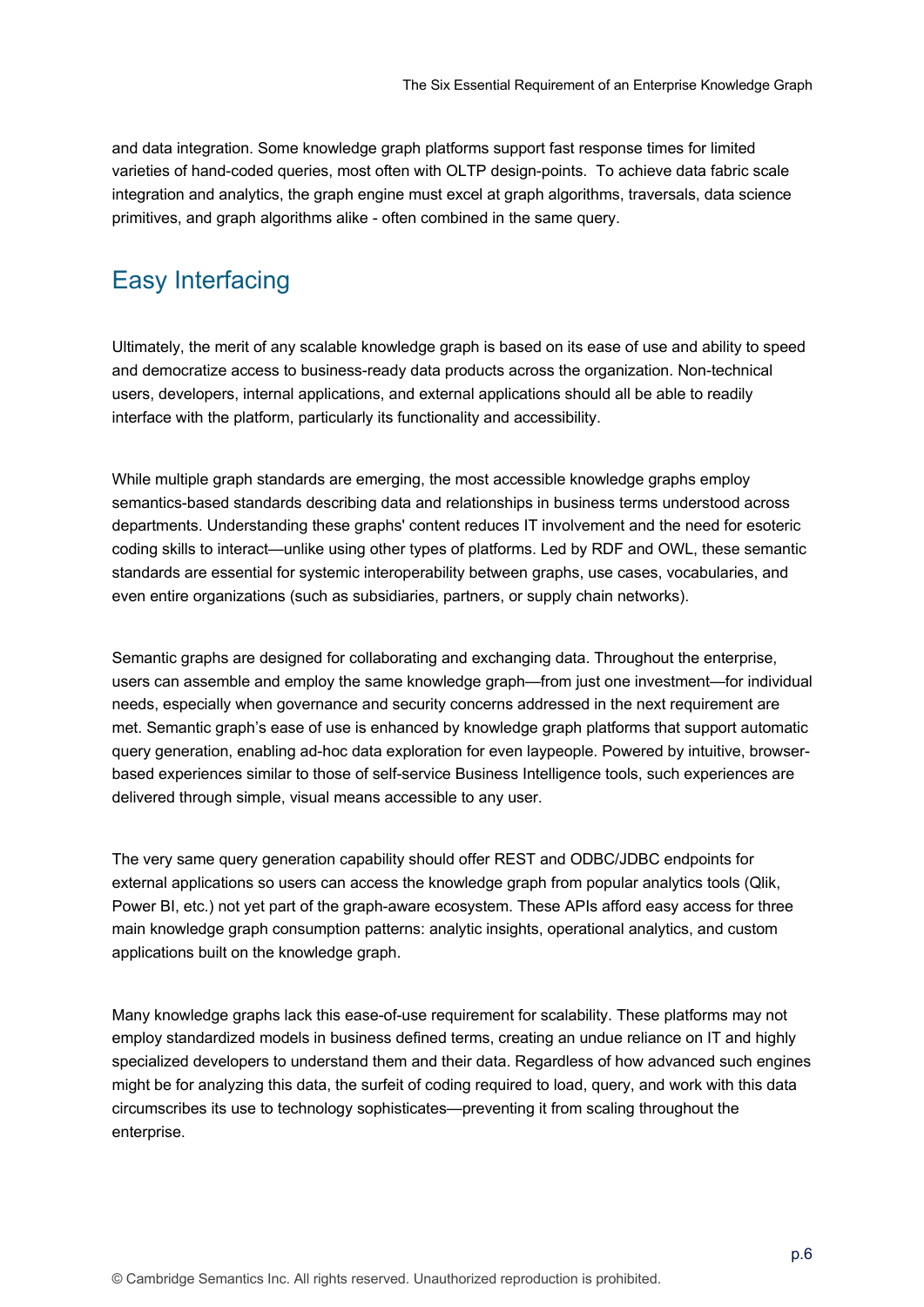#### Enterprise Security

True enterprise scalability pertains to more than just querying speed and democratization of use, although these concerns are critical. A large part of readying knowledge graphs for the enterprise pertains to fundamentals of security, data governance, and regulatory compliance. Platforms that fail to account for these crucial mainstays will never support organization-wide use cases. Fine-grained access restrictions are required to reinforce these aspects of data management. Such mechanisms specify which users can access, query, and update which parts of the graph and how they can use them. The previously discussed knowledge graph management catalog facilitates this access via metadata-driven security against the underlying graph engine. When querying graphs for diabetes patients, for example, users will only get results from the sub-graphs they have access to.

This granular security has significant data governance implications. It reinforces role-based access for data privacy, while its applicability to PII is perfect for regulatory compliance. Organizations can specify access based on whatever compliance factor is relevant. Maintaining these security and data governance requisites is paramount to implementing scalable knowledge graph applications. For example, they allow a parent company to grant access to its knowledge graph to subsidiaries for interoperability while still preserving data privacy and data integrity.

#### Conclusion: Better Safe than Sorry

A knowledge graph platform will only scale to the extent it fulfills these six requirements. Leveraging any source and enabling performant loading and storage is necessary for quickly building comprehensive graphs. Real-time queries and easy interfacing maximize end-user value. Flexible deployments and granular security access are required to manage graphs successfully.

Meeting these requirements enables organizations to build knowledge graphs fast and sustainable enough to support any enterprise use case. Selecting a solution based on cost or availability that fails to meet these requirements will only impede the success and adoption of the knowledge graph, potentially derailing the entire initiative.

#### Author

Ben Szekely is co-founder and Chief Revenue Officer of Cambridge Semantics, creator of the industry-leading Anzo scalable knowledge graph platform. He has spent more than a decade working with global organizations to implement enterprise-scale knowledge graphs. Before founding Cambridge Semantics, Ben was a development and technology leader in IBM's Advanced Technology Office, focusing on next-generation data modeling technologies for analytic, big data, and digital transformation initiatives. Ben holds an MS in Computer Science from Harvard University and a BA from Cornell University.π